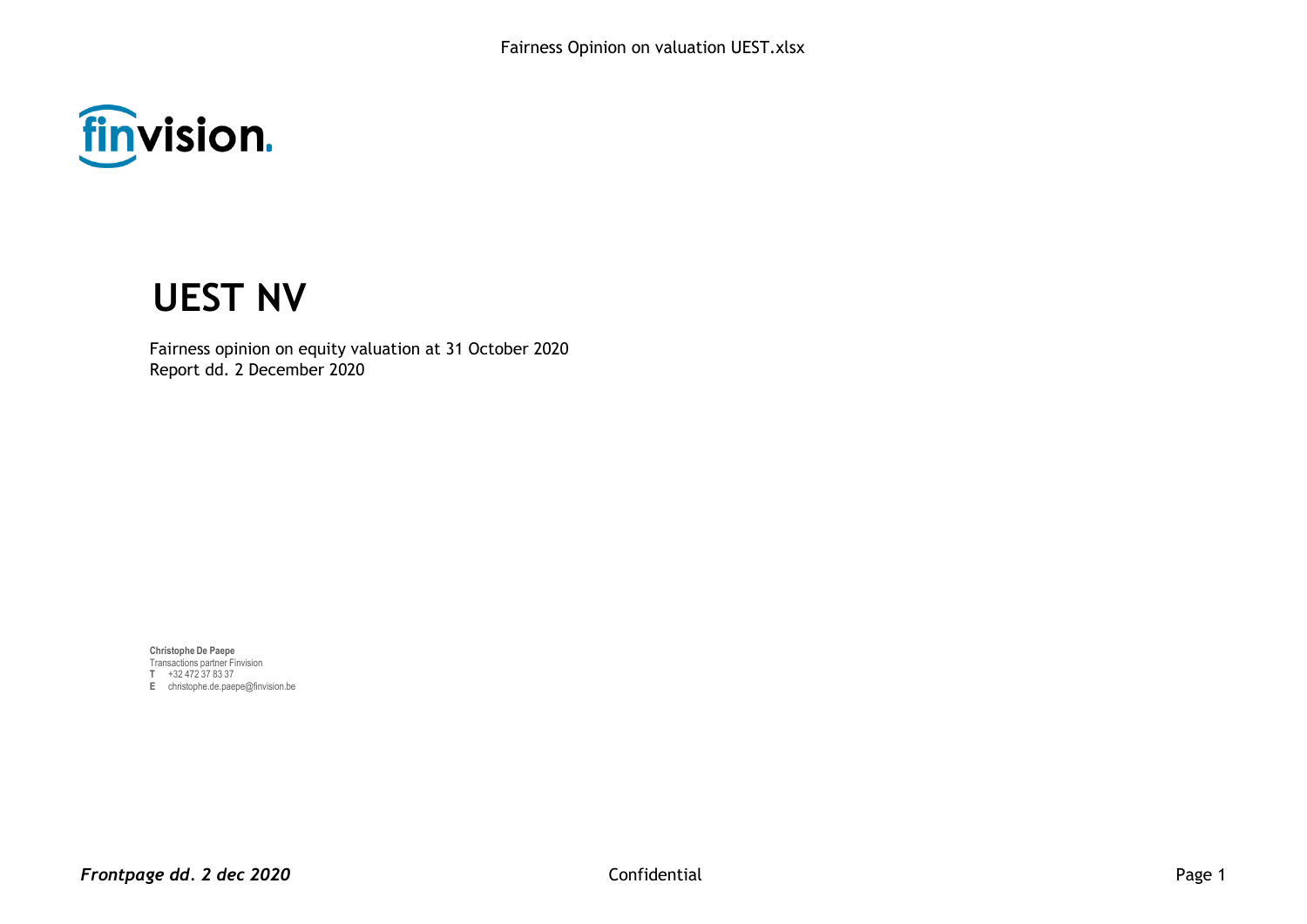| In KEUR                                                         | Value   | Weight |
|-----------------------------------------------------------------|---------|--------|
| DCF valuation - management forecast basis                       | 878     | 50,0%  |
| Trading multiple valuation based on revenue                     | 1.865   | 0.0%   |
| Trading multiple valuation based on EBITDA                      | 549     | 100,0% |
| Trading multiple valuation based on EBIT                        | 650     | 0.0%   |
| Weighted average trading multiple valuation                     | 549     | 50,0%  |
| Required additional funding for working capital needs           | (200)   |        |
| <b>Retained enterprise value (EV)</b>                           | 514     | 100,0% |
| Cash                                                            | 23      |        |
| Belfius bank debt (long & short term)                           | (450)   |        |
| Loan Alychlo                                                    | (53)    |        |
| Intercompany Ioan Crescent                                      | (743)   |        |
| Intragroup intercompany payables                                | (20)    |        |
| Other intragroup payables                                       | (5)     |        |
| Required funding for capex upgrade (250 KEUR)                   | p.m.    |        |
| Cash loss funding between 31 Oct and closing                    | p.m.    |        |
| Adjusted net financial debt on 31 Oct 2020                      | (1.248) |        |
| Retained equity value (EqV) (100% aandelen)                     | (735)   | 100,0% |
| Impact intercompany loan waiver                                 | 743     |        |
| Retained equity value (EqV) (100% aandelen) (after debt waiver) | 8       | 100.0% |

#### **Valuation UEST on 31 Oct 2020 Implied multiple valuation of retained enterprise value**

|                                             |       |          |                                       |             | Implied       |     | Implied              |           |
|---------------------------------------------|-------|----------|---------------------------------------|-------------|---------------|-----|----------------------|-----------|
| In KEUR                                     | Value | Weight   | In KEUR                               | <b>FY20</b> | multiple FY20 |     | FY21B multiple FY21B | <b>EV</b> |
| DCF valuation - management forecast basis   | 878   | $50.0\%$ | Revenue                               | 519         | 0.99x         | 603 | 0.85x                | 514       |
| Trading multiple valuation based on revenue | 1.865 | $0.0\%$  | <b>EBITDA</b>                         | (335)       | N/A           | 61  | 8.4x                 | 514       |
| Trading multiple valuation based on EBITDA  | 549   | 100.0%   | EBIT                                  | (347)       | N/A           |     | 10.0x                | 514       |
| Trading multiple valuation based on EBIT    | 650   | $0.0\%$  | <b>Retained enterprise value (EV)</b> |             |               |     |                      | 514       |

#### **Conclusion on the valuation of UEST**

- We assume 514 KEUR to be the best estimate in this valuation range. This valuation implies an enterprise value of 8,4x the FY21B EBITDA. The best estimate is based on underlying assumptions :
	- The DCF valuation method was weighted at 50%.
	- As the company had negative EBITDA in FY19 and FY20, the EBITDA trading multiple method (at 40% non-marketability discount) was applied on FY21B EBITDA, and weighted at 50%.
	- The short term working capital requirements amount to 200 KEUR, which are currently not in the business. As a result, this amount should be deducted to arrived the retained enterprise value.
- The cash losses of the company were financed partly through bank loans and partly through intercompany loans. The current intragroup balance payable to Crescent group amounts to 748 KEUR. Also additional capex investments are needed to support product development in the next 12 months (estimated at 250 KEUR).
- Taken into consideration the current net financial debt position, the equity value of the business does not sustain the repayment of intragroup loans. Adjusted for a intragroup debt waiver, the equity value of the business amounts to 8 KEUR.
- Any additional cash funding of EBITDA losses between 31 Oct 2020 and closing have not been taken into consideration.
- As a result of the above, we consider the fair value of the shares in UEST, after intragroup debt waiver, to be between 0 KEUR and 10 KEUR.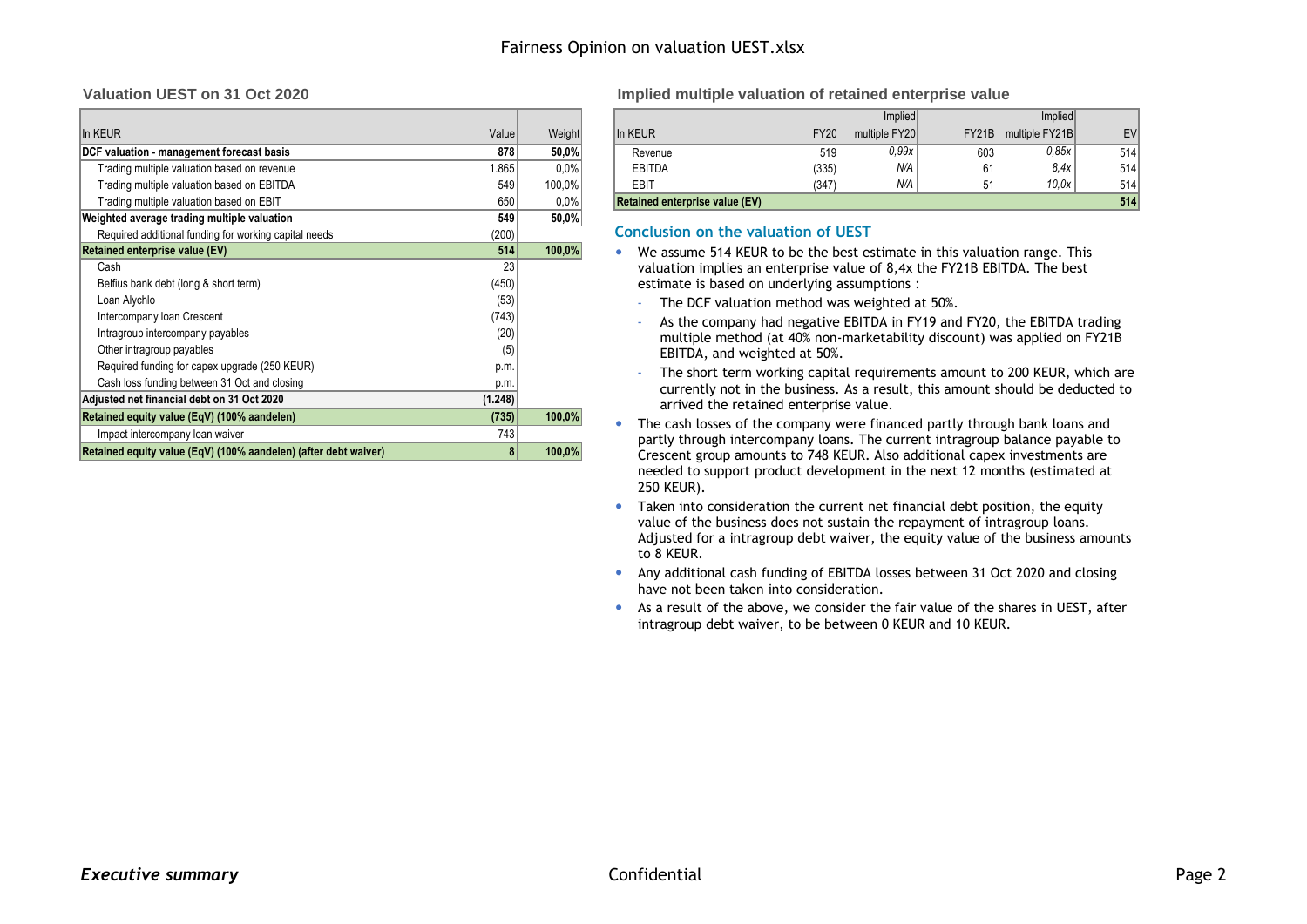| <b>Balance sheet</b>                  |             | <b>Business plan</b>               |             |                  |             |             |             |
|---------------------------------------|-------------|------------------------------------|-------------|------------------|-------------|-------------|-------------|
|                                       |             |                                    |             | <b>FC Budget</b> |             |             |             |
| In KEUR                               | 31 Oct 2020 | In KEUR                            | <b>FY19</b> | <b>FY20</b>      | <b>FY21</b> | <b>FY22</b> | <b>FY23</b> |
| Intangible assets                     |             | Revenue                            | 468         | 519              | 603         | 743         | 888         |
| Tangible assets                       |             | Cost of Sales                      | (76)        | (249)            | (249)       | (310)       | (376)       |
| <b>Fixed assets</b>                   |             | <b>Gross margin</b>                | 392         | 271              | 354         | 433         | 512         |
| Inventories                           | 192         | Gross margin (in % revenue)        | 84%         | 52%              | 59%         | 58%         | 58%         |
| Trade receivables                     | 90          | Services and other goods           | (478)       | (591)            | (253)       | (253)       | (258)       |
| Trade payables                        | (174)       | Personnel costs                    | (54)        | (16)             | (40)        | (41)        | (41)        |
| Trade working capital                 | 109         | Other operating income and charges |             |                  |             |             |             |
| Other liabilities                     | (177)       | Overhead                           | (532)       | (605)            | (293)       | (293)       | (299)       |
| Other receivables                     | 129         | Overhead (in % revenue)            | $(114)\%$   | $(117)\%$        | (49)%       | (39)%       | (34)%       |
| Other working capital                 | (48)        | <b>EBITDA</b>                      | (140)       | (335)            | 61          | 140         | 213         |
| <b>Working capital</b>                | 61          | EBITDA (in % revenue)              | $(30)\%$    | (64)%            | 10%         | 19%         | 24%         |
| <b>Total assets employed</b>          | 64          | Depreciation & amortisations       | (206)       | (12)             | (10)        | (25)        | (25)        |
| Share capital                         | (8.084)     | <b>EBIT</b>                        | (346)       | (347)            | 51          | 115         | 188         |
| Other reserves                        | (918)       |                                    |             |                  |             |             |             |
| Retained earnings                     | 10.031      |                                    |             |                  |             |             |             |
| Result of period                      | 135         |                                    |             |                  |             |             |             |
| Equity                                | 1.164       |                                    |             |                  |             |             |             |
| Belfius bank debt (long & short term) | (503)       |                                    |             |                  |             |             |             |
| Intercompany loan Crescent            | (743)       |                                    |             |                  |             |             |             |
| Other receivables interco             | (5)         |                                    |             |                  |             |             |             |
| Cash                                  | 23          |                                    |             |                  |             |             |             |
| Net financial debt                    | (1.228)     |                                    |             |                  |             |             |             |
| <b>Total financing</b>                | (64)        |                                    |             |                  |             |             |             |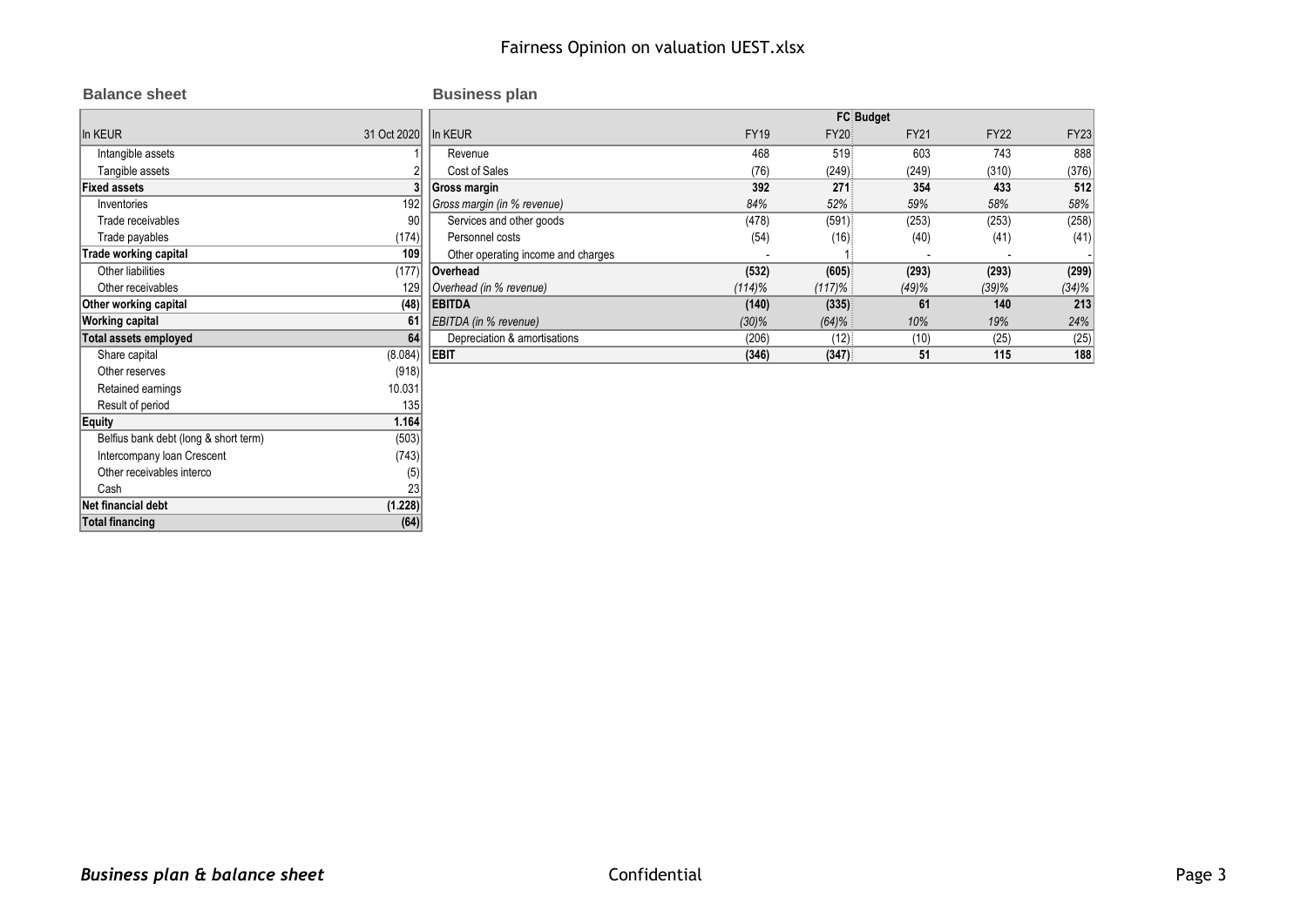## Overview of valuation methods applied

### **Overview of valuation methods applied**

- In order to assess the fairness of the equity valuation of UEST, Finvision has withheld the following valuation methods :
	- 1. Multiples of comparable listed companies : Valuation based on multiples of future operating results of publicly traded peer companies.
	- Discounted Cash Flow method : An income approach based on the future expected cash flow generating potential of the business, based on management business plan.

#### **Enterprise valuation to equity valuation & value per share**

- On the basis of the above valuation methods (DCF or comparable listed companies) an enterprise value is obtained. This valuation represents the value of the company, free of any cash and debt.
- In order to come to the equity value of the company, the enterprise value is adjusted for the (adjusted) net financial debt position of the company.
- In order to come to the value per share, the equity value is adjusted for the number of outstanding shares.



#### **DCF methodology**

- The income approach is based on the premise that the value of a business is dependent on the value of the cash flows that the business can be expected to generate in the future.
- The enterprise value is obtained by summing up the discounted future free cash flows generated by the operations (after adjusting for the necessary capital expenditures and changes in working capital requirements). These residual free operational cash flows can be used to reimburse the invested capital (both debt and equity capital). The cash flows expected to be generated by a business are discounted to their present value equivalent, using a rate of return that reflects the relative risk of the investment, as well as the time value of money.
- The free cash flows to the firm (FCFF) are the cash flows before debt servicing (repayment of principal and financial charges) but after taxation, as follows :

| Free cash flow calculation               |                                          |  |  |  |  |  |  |  |  |
|------------------------------------------|------------------------------------------|--|--|--|--|--|--|--|--|
| <b>FBITDA</b>                            | <b>NOPLAT</b>                            |  |  |  |  |  |  |  |  |
| - Adjusted taxes                         | - Depreciations                          |  |  |  |  |  |  |  |  |
| - Change in working capital requirements | - Change in working capital requirements |  |  |  |  |  |  |  |  |
| - Capital expenditures                   | - Capital expenditures                   |  |  |  |  |  |  |  |  |
| $=$ FCFF                                 | $=$ FCFF                                 |  |  |  |  |  |  |  |  |

- NOPLAT is defined as Net Operating result Less Adjusted Taxes, which reflects a tax expense based on the operating result before financing expenses.
- Depreciations and amortizations are added back to NOPLAT, because these expenses do not reflect a cash outflow.
- Changes in net working capital are factored into the cash flows.
- Capital expenditures diminish the free cash flow and are to be subtracted. The DCF approach uses following formula to compute the net present value:
- The free cash flows are discounted using the WACC (Weighted Average Cost of Capital) as follows :

$$
DCF = \frac{CF_1}{(1 + WACC)^1} + \frac{CF_2}{(1 + WACC)^2} + \dots \frac{CF_n}{(1 + WACC)^n}
$$

- The WACC consists of the cost of equity capital and the cost of debt capital. The WACC critically depends on industry and company specific risks. The discount factor is based on the required return for both debt capital and equity capital employed.
- The main advantages of the DCF method are as follows : (1) The method is not dependent on financial markets; and (2) It captures the company's future growth prospects. The main difficulties involved relate to accurately predicting medium to long term cash flows and the method's highly dependency on certain model parameters (e.g. WACC).

#### **Multiples of comparable listed companies methodology**

 The valuation method is relative rather than absolute, but serves as a sanitycheck to DCF. The main difficulty lies in the selection of listed peers with real comparability.

The valuation will be performed based on a combination of the multiples method (of comparable listed companies) and the DCF valuation method.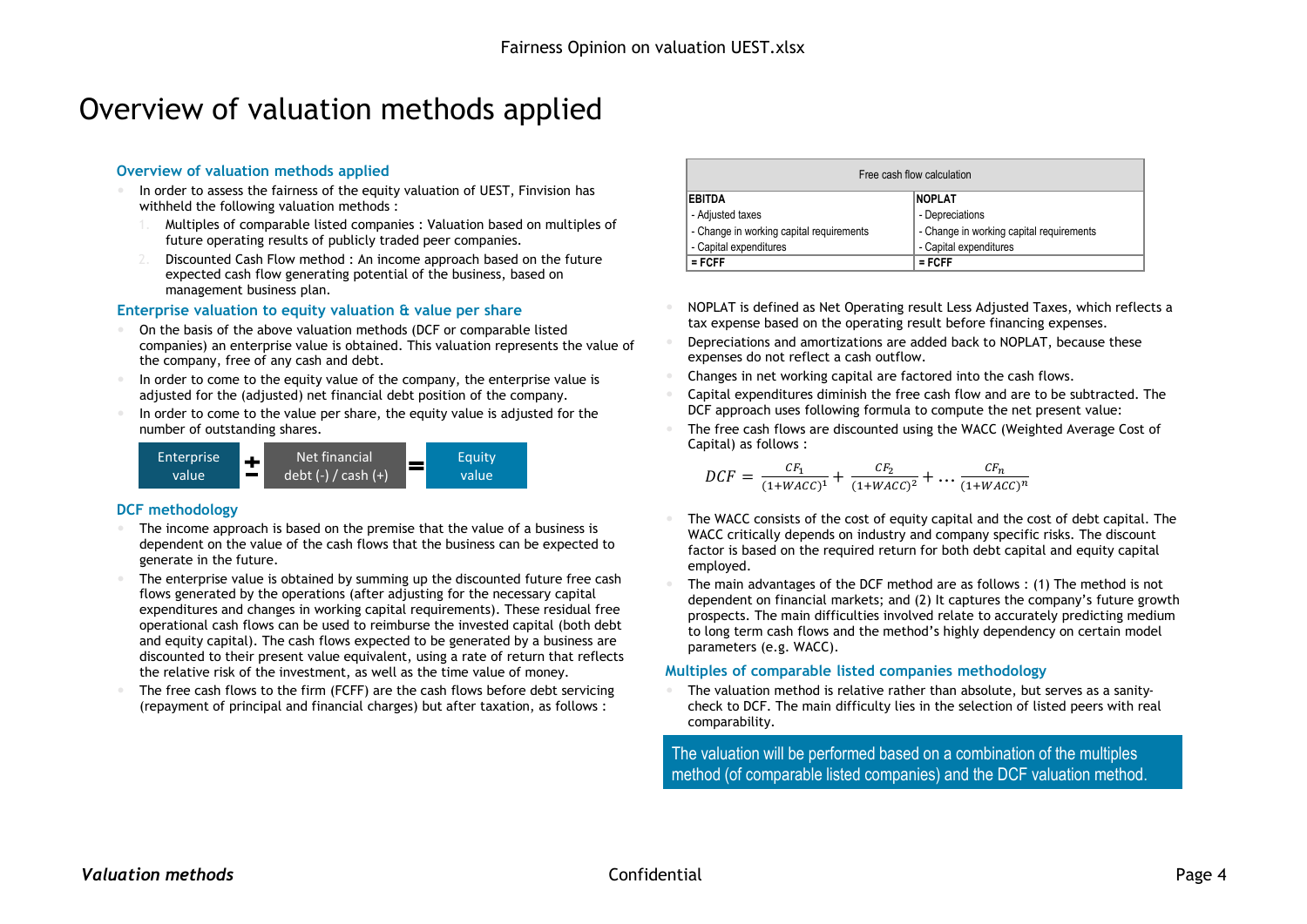## Fairness Opinion on valuation UEST.xlsx

**DCF valuation UEST Sensitivity analysis - enterprise valuation UEST WACC calculation - UEST**

|                         |             |             |             |             |             | Terminal |             |          |       |        | <b>WACC</b> |        |        |                               |             |                                                                 |
|-------------------------|-------------|-------------|-------------|-------------|-------------|----------|-------------|----------|-------|--------|-------------|--------|--------|-------------------------------|-------------|-----------------------------------------------------------------|
| In KEUR                 | <b>FY21</b> | <b>FY22</b> | <b>FY23</b> | <b>FY24</b> | <b>FY25</b> | value    |             |          | 9.32% | 10,32% | 11,32%      | 12,32% | 13,32% |                               | <b>WACC</b> | Source                                                          |
| Revenue                 | 603         | 743         | 888         | 888         | 888         | 888      |             | $-2,00%$ | 971   | 870    | 784         | 710    | 647    | Cost of equity                |             |                                                                 |
| Cost of Sales           | (249)       | (310)       | (376)       | (376)       | (376)       | (376)    |             | $-1.00%$ | .038  | 923    | 827         | 746    | 676    | Risk free rate                | 0.10%       | 20y OLO at 30 Nov 2020 (De Tijd)                                |
| Overhead                | (293)       | (293)       | (299)       | (299)       | (299)       | (299)    | <b>LTGR</b> | 0.00%    | 1.120 | 987    | 878         | 787    | 710    | Beta adjusted (unlevered)     | 1,15        | Median of selected comparable companies (1-year beta)           |
| <b>EBITDA</b>           | 61          | 140         | 213         | 213         | 213         | 213      |             | 1.00%    | 1.221 | 1.065  | 939         | 836    |        | Beta (levered by calculation) | 1.71        | Based on target capital structure                               |
| Depreciations           | (10)        | (25)        | (25)        | (25)        | (25)        | (25)     |             | 2.00%    | 1.350 | 1.161  | 1.013       | 894    | 795    | Equity risk premium           | 6,12%       | Belgium equity risk premium (Damodaran July 2020)               |
| <b>EBIT</b>             | 51          | 115         | 188         | 188         | 188         | 188      |             |          |       |        |             |        |        | Size premium                  | 3,39%       | Small firm premium / illiquidity premium (Duff and Phelps 2019) |
| Taxes                   | $\sim$      |             |             |             |             | (59)     |             |          |       |        |             |        |        | Turnaround premium            | 3.00%       | Historic losses, strong reliance on budget                      |
| Depreciations           |             | 25          | 25          | 25          | 25          | 25       |             |          |       |        |             |        |        | Cost of equity                | 16.95%      |                                                                 |
| Capex                   | (250)       | (25)        | (25)        | (25)        | (25)        | (25)     |             |          |       |        |             |        |        | Cost of debt                  |             |                                                                 |
| Movement in working cap | (14)        | (21)        | (22)        |             |             |          |             |          |       |        |             |        |        | Risk free rate                | 0,00%       | 5y OLO at 30 Nov 2020 (De Tijd) floored at 0%                   |
| Free cash flow          | (202)       | 94          | 166         | 188         | 188         | 128      |             |          |       |        |             |        |        | Debt margin                   | 3,67%       | Debt spread Telecom equipment (Damodaran Jan 2020)              |
| Terminal value          |             |             |             |             |             | 1.134    |             |          |       |        |             |        |        | Pre-tax cost of debt capital  | 3.67%       |                                                                 |
| Period                  |             | 1.5         | 2,5         | 3,5         |             | 5,5      |             |          |       |        |             |        |        | Tax rate                      | 25,00%      | Corporate income tax rate Belgium                               |
| Discount factor         | 1,00        | 0,85        | 0,76        | 0,69        | 0,62        | 0,55     |             |          |       |        |             |        |        | Cost of debt after tax        | 2.75%       |                                                                 |
| <b>Discounted FCF</b>   | (202)       | 80          | 127         | 129         | 116         | 628      |             |          |       |        |             |        |        | <b>Capital structure</b>      |             |                                                                 |
| <b>Enterprise value</b> | 878         |             |             |             |             |          |             |          |       |        |             |        |        | Eauity                        | 60%         | Target capital structure based on comparable companies (peer    |

| Terminal |             |          |       |        | <b>WACC</b> |        |        |
|----------|-------------|----------|-------|--------|-------------|--------|--------|
| value    |             |          | 9.32% | 10.32% | 11.32%      | 12.32% | 13,32% |
| 888      |             | $-2,00%$ | 971   | 870    | 784         | 710    | 647    |
| (376)    |             | $-1,00%$ | 1.038 | 923    | 827         | 746    | 676    |
| (299)    | <b>LTGR</b> | 0.00%    | 1.120 | 987    | 878         | 787    | 710    |
| 213      |             | 1.00%    | 1.221 | 1.065  | 939         | 836    | 749    |
| (25)     |             | 2,00%    | 1.350 | 1.161  | 1.013       | 894    | 795    |
| $ -$     |             |          |       |        |             |        |        |

|                         |       |             |             |             |             | Terminal |             |          |       |        | <b>WACC</b> |        |        |                               |             |                                                                   |
|-------------------------|-------|-------------|-------------|-------------|-------------|----------|-------------|----------|-------|--------|-------------|--------|--------|-------------------------------|-------------|-------------------------------------------------------------------|
| In KEUR                 | FY21  | <b>FY22</b> | <b>FY23</b> | <b>FY24</b> | <b>FY25</b> | value    |             |          | 9.32% | 10,32% | 11,32%      | 12,32% | 13,32% |                               | <b>WACC</b> | Source                                                            |
| Revenue                 | 603   | 743         | 888         | 888         | 888         | 888      |             | $-2,00%$ | 971   | 870    | 784         | 710    | 64     | Cost of equity                |             |                                                                   |
| Cost of Sales           | (249) | (310)       | (376)       | (376)       | (376)       | (376)    |             | $-1,00%$ | 1.038 | 923    | 827         | 746    | 676    | Risk free rate                | 0.10%       | 20y OLO at 30 Nov 2020 (De Tijd)                                  |
| Overhead                | (293) | (293)       | (299)       | (299)       | (299)       | (299)    | <b>LTGR</b> | 0.00%    | 1.120 | 987    | 878         | 787    | 710    | Beta adjusted (unlevered)     | 1,15        | Median of selected comparable companies (1-year beta)             |
| EBITDA                  | 61    | 140         | 213         | 213         | 213         | 213      |             | 1.00%    | 1.221 | 1.065  | 939         | 836    | 749    | Beta (levered by calculation) | 1,71        | Based on target capital structure                                 |
| Depreciations           | (10)  | (25)        | (25)        | (25)        | (25)        | (25)     |             | 2,00%    | 1.350 | 1.161  | 1.013       | 894    | 795    | Equity risk premium           | 6,12%       | Belgium equity risk premium (Damodaran July 2020)                 |
| EBIT                    | 51    | 115         | 188         | 188         | 188         | 188      |             |          |       |        |             |        |        | Size premium                  | 3,39%       | Small firm premium / illiquidity premium (Duff and Phelps 2019)   |
| Taxes                   |       |             |             |             |             | (59)     |             |          |       |        |             |        |        | Turnaround premium            | 3,00%       | Historic losses, strong reliance on budget                        |
| Depreciations           |       | 25          | 25          | 25          | 25          |          |             |          |       |        |             |        |        | Cost of equity                | 16.95%      |                                                                   |
| Capex                   | (250) | (25)        | (25)        | (25)        | (25)        | (25)     |             |          |       |        |             |        |        | Cost of debt                  |             |                                                                   |
| Movement in working cap | (14)  | (21)        | (22)        |             |             |          |             |          |       |        |             |        |        | Risk free rate                | 0,00%       | 5y OLO at 30 Nov 2020 (De Tijd) floored at 0%                     |
| Free cash flow          | (202) | 94          | 166         | 188         | 188         | 128      |             |          |       |        |             |        |        | Debt margin                   | 3,67%       | Debt spread Telecom equipment (Damodaran Jan 2020)                |
| Terminal value          |       |             |             |             |             | 1.134    |             |          |       |        |             |        |        | Pre-tax cost of debt capital  | 3,67%       |                                                                   |
| Period                  |       | 1,5         | 2,5         | 3,5         | 4,5         | 5,5      |             |          |       |        |             |        |        | Tax rate                      | 25,00%      | Corporate income tax rate Belgium                                 |
| Discount factor         | 1,00  | 0,85        | 0,76        | 0,69        | 0,62        | 0,55     |             |          |       |        |             |        |        | Cost of debt after tax        | 2.75%       |                                                                   |
| Discounted FCF          | (202) | 80          | 127         | 129         | 116         | 628      |             |          |       |        |             |        |        | <b>Capital structure</b>      |             |                                                                   |
| <b>Enterprise value</b> | 878   |             |             |             |             |          |             |          |       |        |             |        |        | Equity                        | 60%         | Target capital structure based on comparable companies (peer avg) |
|                         |       |             |             |             |             |          |             |          |       |        |             |        |        | Debt                          | 40%         | Companies in the industry (Infront/Factset)                       |
|                         |       |             |             |             |             |          |             |          |       |        |             |        |        | Debt to equity ratio          | 66%         |                                                                   |
|                         |       |             |             |             |             |          |             |          |       |        |             |        |        | <b>WACC</b> - post tax        | 11,32%      |                                                                   |
|                         |       |             |             |             |             |          |             |          |       |        |             |        |        |                               | 0.00%       | <b>LTGR</b>                                                       |
|                         |       |             |             |             |             |          |             |          |       |        |             |        |        |                               |             |                                                                   |